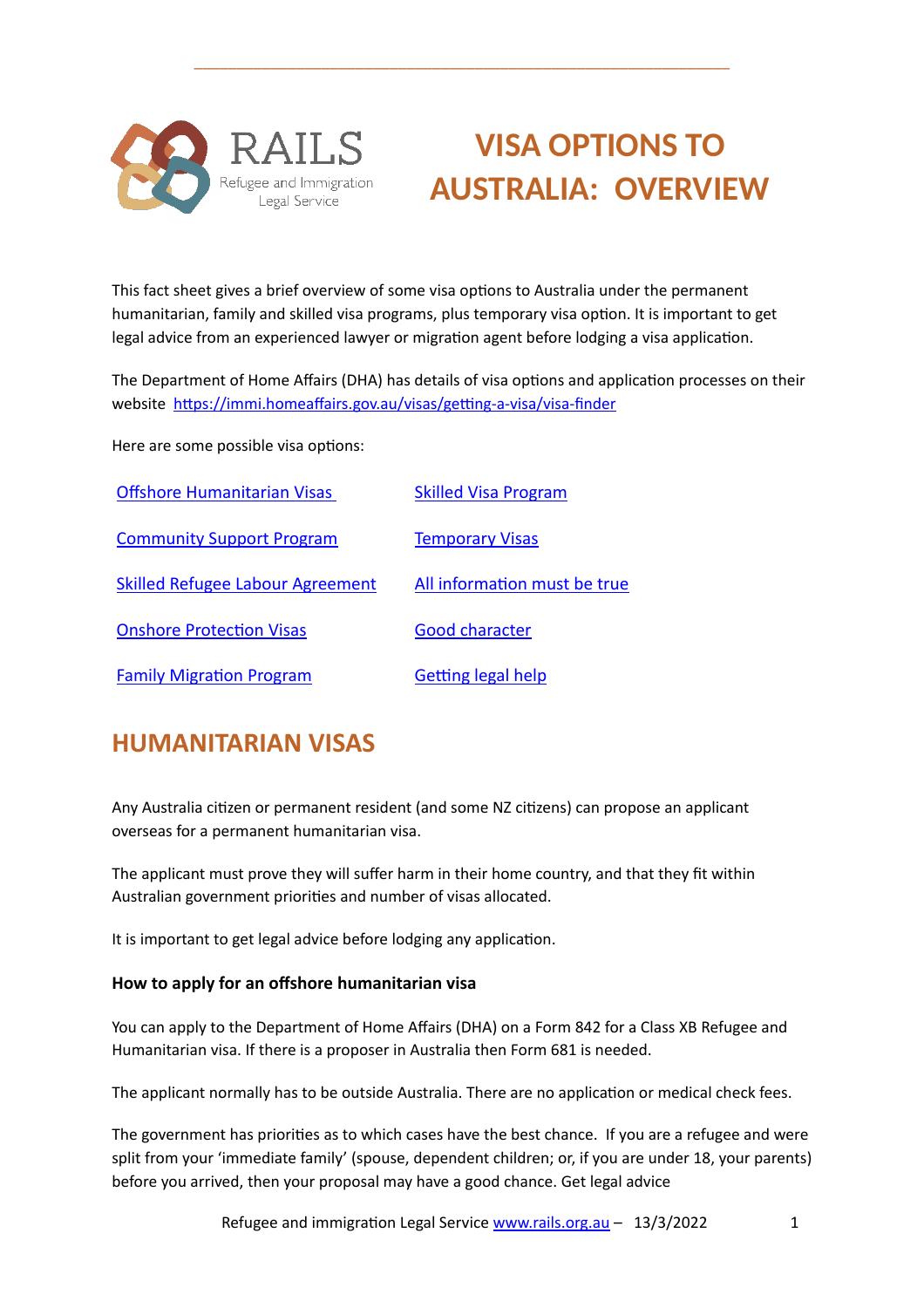#### **Where to lodge**

It is quickest to lodge online. However, lodging online is only available if an applicant has a proposer in Australia.

\_\_\_\_\_\_\_\_\_\_\_\_\_\_\_\_\_\_\_\_\_\_\_\_\_\_\_\_\_\_\_\_\_\_\_\_\_\_\_\_\_\_\_\_\_\_\_\_\_\_\_\_\_\_\_\_\_\_\_\_\_\_\_

https://immi.homeaffairs.gov.au/help-support/departmental-forms/online-forms/special[humanitarian-visa-submission-form](https://immi.homeaffairs.gov.au/help-support/departmental-forms/online-forms/special-humanitarian-visa-submission-form)

To lodge online you need

- Form 842 fully completed with Identification documents and passport photos of all applicants
- For the proposer, a Form 681 fully completed with proof of Australian citizenship or permanent residence (passport, ImmiCard, visa grant letter)
- Documents and signatures can be scanned and sent electronically. There is a file size limit on the attachments

If there is no proposer, the application must be printed and sent to an Australian Embassy or Consular office overseas that processes these applications. Check with the Embassy.

#### **Application Form 842**

Form 842 application – applicant's family and refugee story. All applicants over 18 sign.

https://immi.homeaffairs.gov.au/form-listing/forms/842.pdf

Form 842 asks for details of applicant's humanitarian claim, identity, nationality, family, travel, education, work and where they have lived in the past.

You must include a specific address. If the applicant is in danger and moving around or in hiding, then the last stable address could be provided, with an explanation.

Proving identity is critical. Attach copy of identity documents and passport (even if expired). If there are no ID documents you can still lodge, but explain why there's no documents.

Part G of the form is about what harm is feared. Explain in detail why the applicant is being, or will be, targeted. It needs to be specific details about the applicant and not just general details about the fear. Give details and evidence of work, activities or other reasons which put the applicant at a higher risk than others. Put in any documents that support this.

#### **Proposal Form 681**

**[Form 681](https://immi.homeaffairs.gov.au/form-listing/forms/681.pdf) proposal** – details of proposer in Australia. Proposer signs.

https://immi.homeaffairs.gov.au/form-listing/forms/681.pdf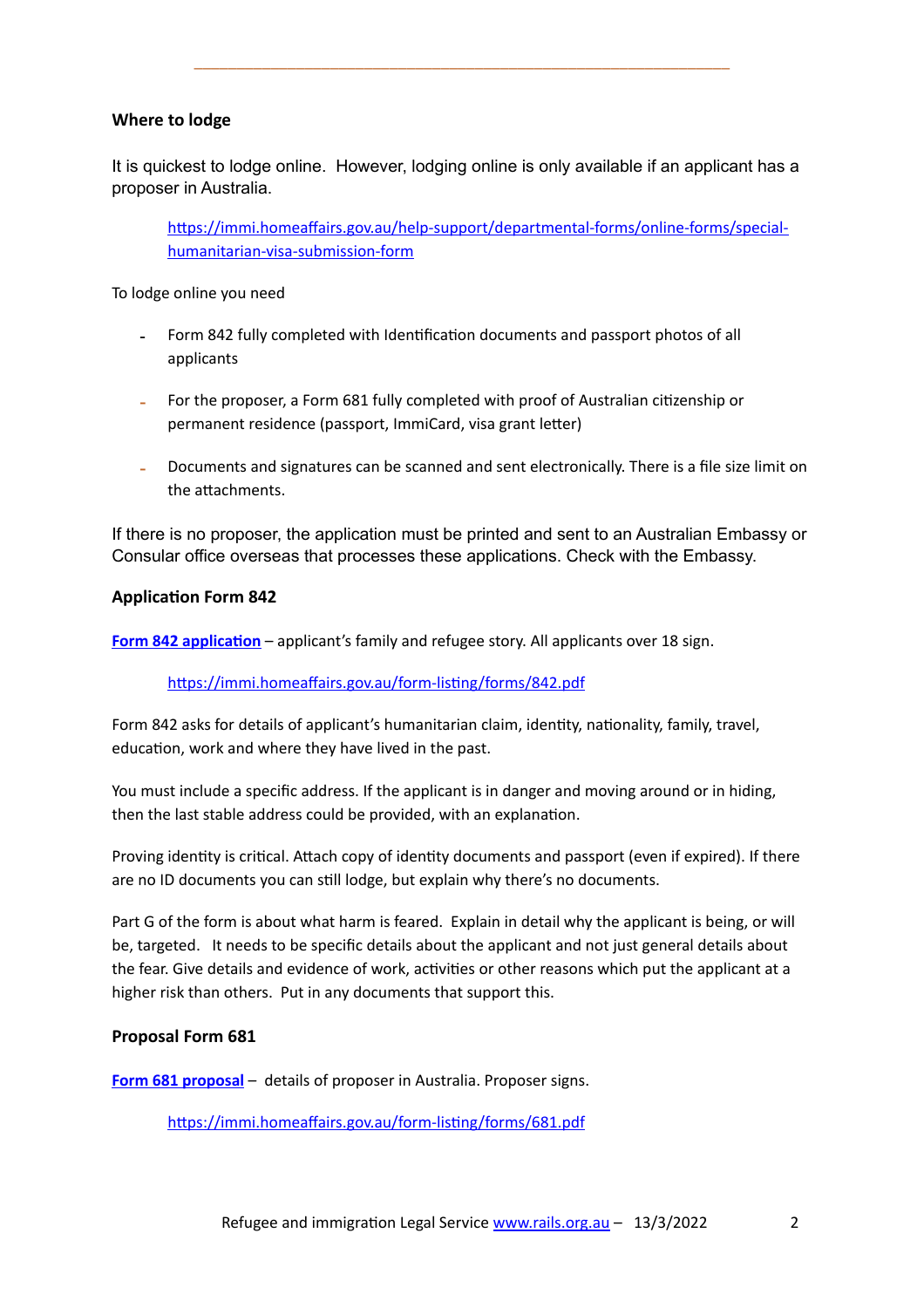## <span id="page-2-0"></span>**COMMUNITY SUPPORT PROGRAM**

The [Community Support Program](https://immi.homeaffairs.gov.au/what-we-do/refugee-and-humanitarian-program/community-support-program) enables families, communities, businesses or individuals, to propose humanitarian visa applicants with employment prospects and give financial and practical support for settlement.

\_\_\_\_\_\_\_\_\_\_\_\_\_\_\_\_\_\_\_\_\_\_\_\_\_\_\_\_\_\_\_\_\_\_\_\_\_\_\_\_\_\_\_\_\_\_\_\_\_\_\_\_\_\_\_\_\_\_\_\_\_\_\_

Must apply to an Approved Proposer Organisation (APO) in your State and pay large fees. The APO helps with the visa application, accommodation, and settling into the community.

Main applicant must: be aged 18-50; show they have 'functional' English; an offer of employment or skills to be work-ready on arrival; and must be living in a 'resettlement priority country'.

Forms are same as for humanitarian visa (except no Form 681).

## <span id="page-2-1"></span>**SKILLED REFUGEE LABOUR AGREEMENT**

The **Skilled Refugee Labour Agreement Pilot program** makes it easier for Australian employers to hire skilled people who have been displaced from their homes.

You first register your skills details with **Talent Beyond Boundaries (TBB)** at : https:// [www.talentbeyondboundaries.org/talentcatalog/](https://www.talentbeyondboundaries.org/talentcatalog/)

TBB receives information from employers about roles that need to be filled and identifies potential candidates from their Talent Catalog and facilitates recruitment. If you are successful in obtaining a job offer then TBB will assist in the visa application process

Details are on the [DHA website -click here](https://immi.homeaffairs.gov.au/what-we-do/skilled-migration-program/recent-changes/skilled-refugee-labour-agreement-pilot-program) 

#### <span id="page-2-2"></span>**ONSHORE PROTECTION VISAS**

RAILS website has information about applying for a protection visa onshore [www.rails.org.au/](https://www.rails.org.au/education/legal-info) education/legal-info

A person who arrives in Australia and claims they fear returning to their country can apply for protection to the Department of Home Affairs (DHA).

You must show DHA you are a 'refugee' - that means that if you are returned to your country you will suffer serious harm because of your race, religion, nationality, political opinion or membership of a social group.

If you don't fit the refugee definition you will be assessed for 'Complementary' Protection – this is given if you show you will suffer serious human rights abuses against international law if returned to your country.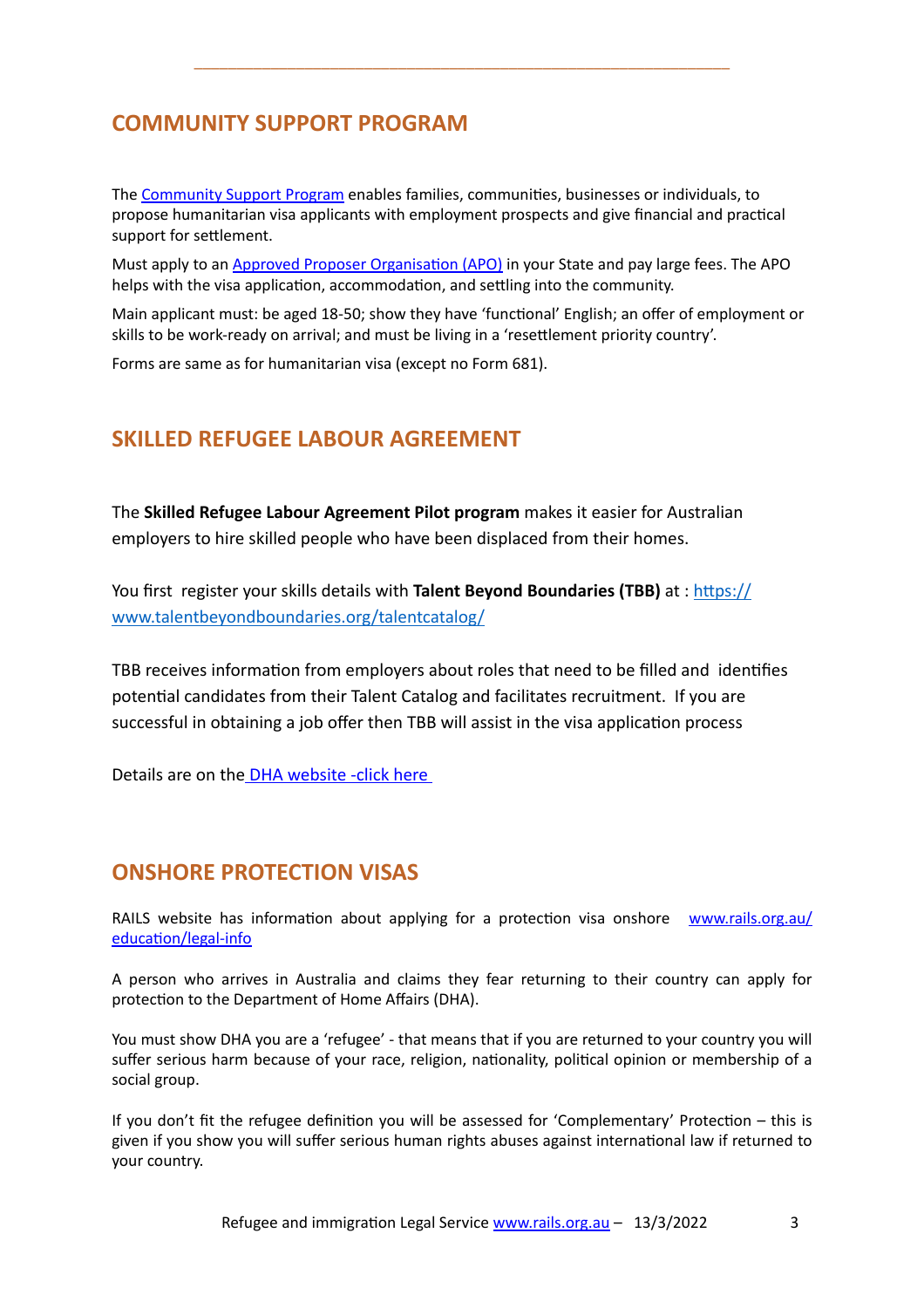You must also prove there is no safe area in your country, that there is no other safe country in which you can live, and that you haven't done any serious crimes.

\_\_\_\_\_\_\_\_\_\_\_\_\_\_\_\_\_\_\_\_\_\_\_\_\_\_\_\_\_\_\_\_\_\_\_\_\_\_\_\_\_\_\_\_\_\_\_\_\_\_\_\_\_\_\_\_\_\_\_\_\_\_\_

IF you prove you are owed protection AND pass health, character and security checks you can get a:

- Permanent protection visa (PPV) if you had arrived in Australia with a valid visa and then asked for asylum.
- Temporary Protection Visa (TPV) or a Safe Haven Enterprise Visa (SHEV) if you arrived in Australia without a visa.

#### **How to apply for an onshore protection visa**

A person who arrives in Australia with a valid visa and then seeks asylum can apply to DHA for a permanent, protection visa on a Form 866.

Application forms should be <u>[lodged online](https://immi.homeaffairs.gov.au/visas/getting-a-visa/visa-listing/protection-866) https://immi.homeaffairs.gov.au/visas/getting-a-visa/visa-</u> listing/protection-866. if online is not possible then can lodge a paper form 866 posted to Protection Visas, Department of Home Affairs, GPO Box 9984, Sydney, NSW 2001. The cost for an application is \$40 or, if you are in detention, there is no fee.

Asylum seekers who arrive in Australia without a visa and are permitted to lodge an application, must apply for a Temporary Protection Visa (TPV) or a Safe Haven Enterprise Visa (SHEV). Any new application is done on Form 866 online as in the paragraph above.

#### <span id="page-3-0"></span>**FAMILY MIGRATION PROGRAM**

An Australian citizen or permanent resident, or an eligible NZ citizen, can sponsor certain family members for germane t visas listed below. The visas can be hard to get and some have very long waiting periods. The law is complex so sponsors and applicants should get advice from experienced migration agents/lawyers before applying.

- Partner
- Fiancée (Prospective partner)
- Dependent child
- Adopted child
- Parent
- Contributory Parent
- Temporary Parent visa
- Remaining relative

Orphan relative under 18

Aged dependent relative

Sponsorships by refugees who arrived by boat without a visa will be put as the lowest priority until the sponsor becomes a citizen, unless they can prove there are special compassionate and compelling reasons or there is an unreasonable delay.

#### <span id="page-3-1"></span>**SKILLED VISA PROGRAM**

The Department of Home Affairs (DHA) has details of visa options on their website. DHA visa **options online** https://immi.homeaffairs.gov.au/visas/getting-a-visa/visa-finder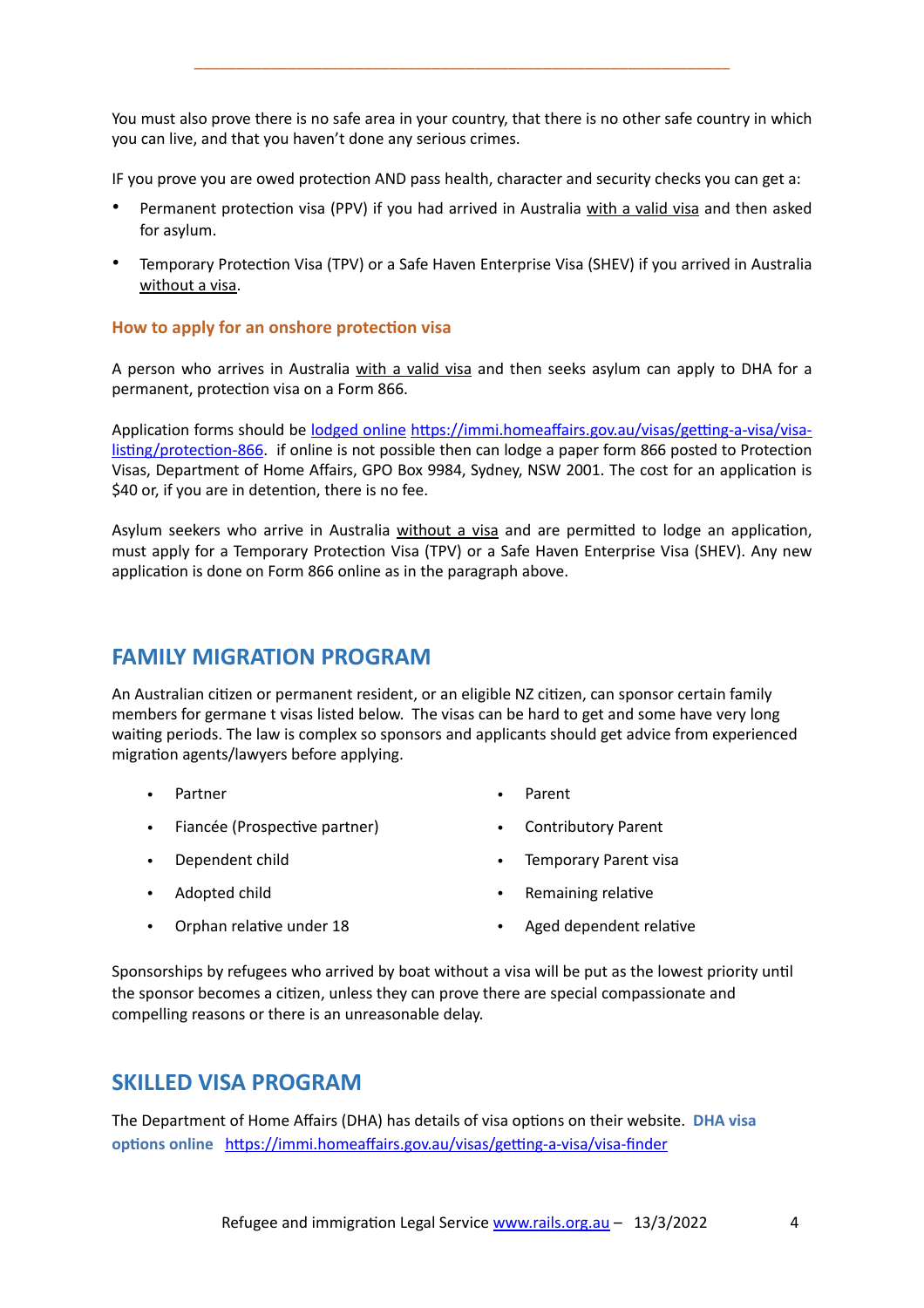Skilled, business and employment visas are very difficult to get. The applicant usually must be under 45 with very good English and qualifications/work experience in jobs that are in high demand.

\_\_\_\_\_\_\_\_\_\_\_\_\_\_\_\_\_\_\_\_\_\_\_\_\_\_\_\_\_\_\_\_\_\_\_\_\_\_\_\_\_\_\_\_\_\_\_\_\_\_\_\_\_\_\_\_\_\_\_\_\_\_\_

#### <span id="page-4-0"></span>**TEMPORARY VISAS**

Temporary visas available in Australia include various visitor and tourist visas and other Temporary Residence Visas including Study, Training, Work, Skilled and Business visas. Some of these may lead to permanent visas.

RAILS has a [Temporary Visa overview online here](https://www.rails.org.au/sites/default/files/2022-03/20220304%20Temporary%20Visas-Final%20.pdf) https://www.rails.org.au/education/legal-info

The Department of Home Affairs (DHA) has details of visa options on their website. DHA visa **options online https://immi.homeaffairs.gov.au/visas/getting-a-visa/visa-finder** 

## <span id="page-4-1"></span>**ALL INFORMATION MUST BE TRUE**

All information and documents given to DHA must be fully truthful and genuine.

A visa application may be refused if the applicant provides false information or if the Minister is not satisfied of an applicant's identity

If you don't have a document then explain why you don't have it. Make sure the spelling of names and birthdates, residences are accurate

Any differences, especially about identity and any claims being made, can make the visa application fail. It can also be a risk of visa refusal or cancellation of the sponsor in Australia if they are not a citizen. If there are differences, they need to be explained.

Any previous migration applications by the applicant and by the sponsor /proposer should be checked by completing a Freedom of Information request. If the sponsor had a migration agent or lawyer for any previous applications they should contact the agent and get copies of all their documents on their file.

## <span id="page-4-2"></span>**GOOD CHARACTER**

Applicants must give DHA, a police clearance certificate, or other evidence, to pass the character requirements.

If the applicant spent 12 months or more in any country in the last 10 years after turning 16, they may be asked to provide a police certificate from that country.

For immigration purposes a police certificate is usually valid for 12 months from the issue date.

Visa applicants must understand and agree to a list of 'Australian Values'.

DHA looks at various aspects of possible criminal, violent or fraudulent behaviour, including family and domestic violence which is treated very seriously by the government.